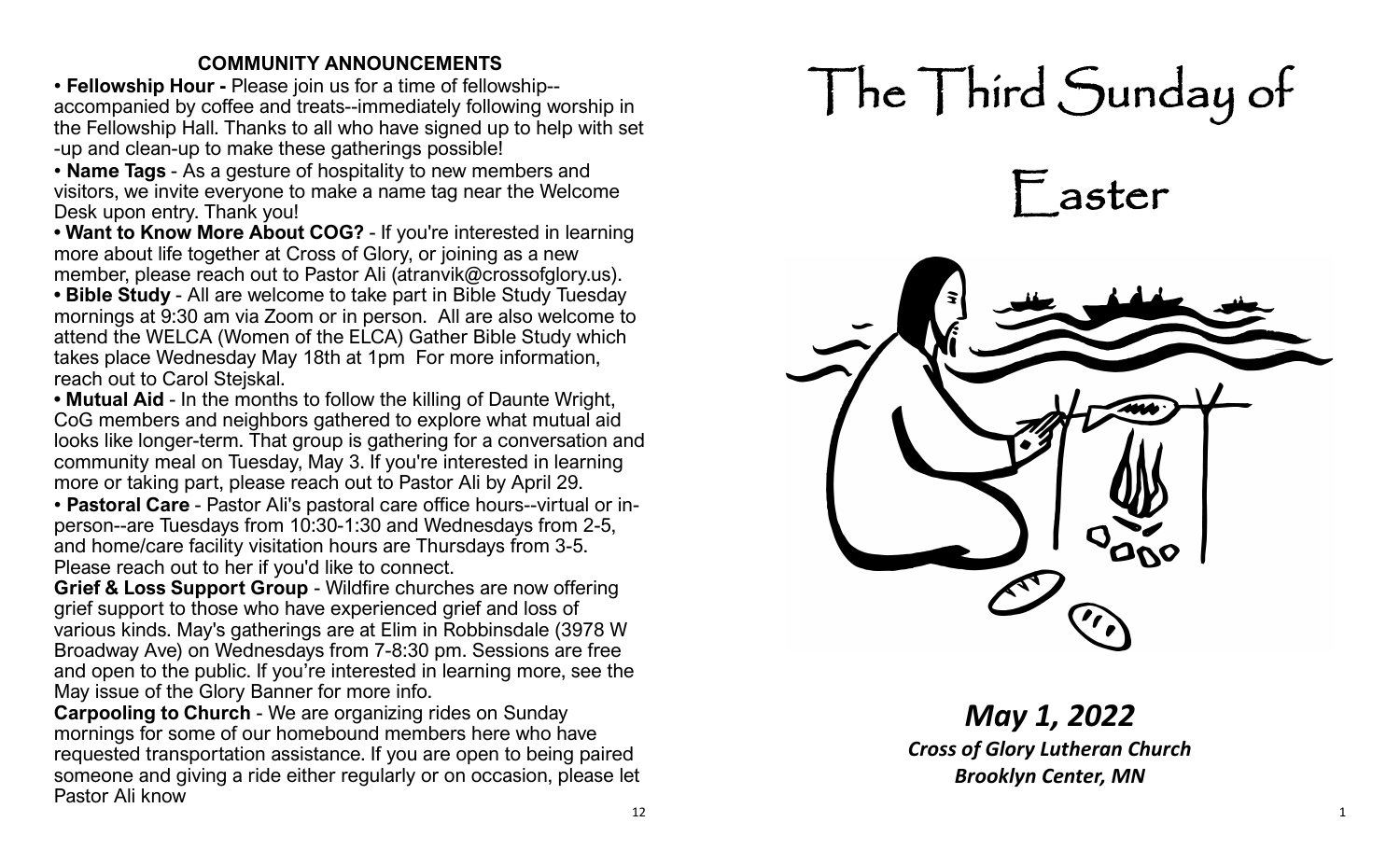# **PRELUDE**

#### **WELCOME**

Christ is risen. **He is risen indeed. Alleluia!**

## **CONFESSION + FORGIVNESS AT THE FONT**

*\*\* Please rise as you are able and face the baptismal font. \*\**

Refreshed by the resurrection we share in Christ Jesus, let us confess our sins and be cleansed by the gift of new life. **God of Life, we come to the water, thirsting for you and for your grace. Forgive us for our greed, our self-centeredness, our indifference, and for all the ways we cling to death even though you offer us life.**

#### *Silence for reflection and confession..*

We thank you, O God, for these waters where you make us new, leading us from death to life. We bless you, O God, that your Spirit comes to us like rains to our thirsting earth. We praise you, O God, for giving us the gift of your grace in these waters, and for showering us, day by day, with the gift of new life. **Amen!**

*\*\* You're invited to mark the sign of the cross on your forehead, remembering the gift of baptism. \*\**

## **MUSIC Christ is Alive #389 vs 1,4,5**

**Verse 5**

## **Verse 1**

Christ is alive! Let Christians sing. The cross stands empty to the sky. Let streets and homes with praises ring.

Love, drowned in death, shall never die.

#### **Verse 4**

Women and men, in age and youth,

## **DISMISSAL**

P: Go in peace and live as Christ's body.

**A: Thanks be to God!**

## **POSTLUDE**

#### **MUSIC CREDITS**

The Order of Service is from Evangelical Lutheran Worship which is commended for use in the Evangelical Lutheran Church in America.

Sundays and Seasons © 2020 Augsburg Fortress. Reprinted by permission under Augsburg Fortress Liturgies Annual License #024779. All rights reserved.

#### **WORSHIP LEADERSHIP**

Pastor: Ali Tranvik Guest Preacher: Rev. John Schweln Vocalist, choir, & handbell director: Keith J. Williams Pianist, vocalist, worship team director, tech director: Mark Trease Vocalist: Johnetta Freeman Lector: Julie Aulwes Greeters: Josephine Cook and Judy Olson Communion: Judy Olson, Bruce & Sue Vukelich Ushers: Cheryl Anderson, Dick Mero, Don Halverson, Gayle Merritt Technical Team: Ryan Bailey, Dawn Bailey, & Bill Bailey Ministers: The people of Cross of Glory

## **WEEKLY PRAYER LIST**

|                     | Please join us in lifting up these brothers and sisters in prayer: |
|---------------------|--------------------------------------------------------------------|
| <b>Mavis Wold</b>   | Sue Birch                                                          |
| <b>Shar Lauster</b> | Ardis Fairchild in the death of                                    |
| Norma Gilbertson    | her Sister-in-Law Harriet Oien                                     |
| <b>Arlene Finke</b> | <b>Trish Hambrick and Dan</b>                                      |
| Marian Henjum       | Jacobson in the recent death of                                    |
| <b>Nancy Hengel</b> | Trish's sister and brother -in-law                                 |
| <b>Sharon Quick</b> |                                                                    |

*To be added or removed from the weekly prayer list, please contact the church office (*[office@crossofglory.us](mailto:office@crossofglory.us)*) or call 763-533-8602.*

You are also welcome to stop at our community prayer wall just outside the sanctuary to add a written prayer, fold it up and place it between the wooden pieces in the wall. Further instructions can be found at the prayer wall.

11

 $\overline{\phantom{0}}$ 

can feel the Spirit, hear the call, and find the way, the life, the truth, revealed in Jesus, freed for all.

Christ is alive, and comes to bring good news to this and every age, till earth and sky and ocean ring

with joy, with justice, love, and praise.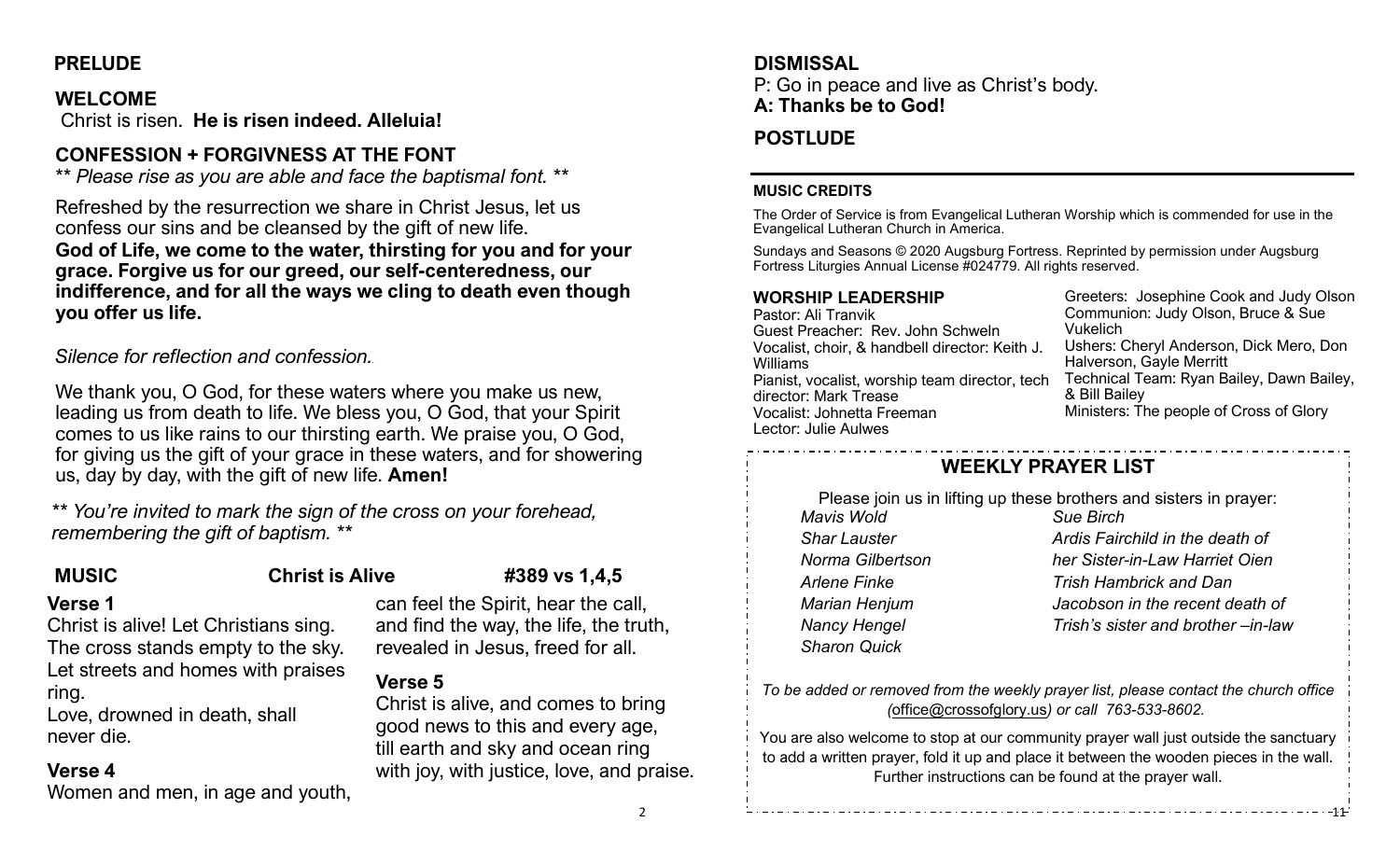#### **ANNOUNCEMENTS**

#### **SENDING BLESSING**

P: Even in an aching world that's crying out for healing, the joy of Christ alive is our steady companion. The same Spirit that has sustained our sisters and brothers through the centuries promises to see us through these days. That we might hang on to hope, work for justice and peace, and celebrate the gifts of being loved and loving. We go proclaiming our hallelujahs, for Christ is risen. **Alleluia and amen!**

*\*\*Please rise as you're able.\*\**

| <b>MUSIC</b>                                                                                                                                                                                                                            | That's Why We Praise Him | <b>Walker</b>                                                                                                                                                                                           |  |
|-----------------------------------------------------------------------------------------------------------------------------------------------------------------------------------------------------------------------------------------|--------------------------|---------------------------------------------------------------------------------------------------------------------------------------------------------------------------------------------------------|--|
| <b>Verse 1</b><br>He came to live, live a perfect life.<br>He came to be the living word our<br>light.<br>He came to die so we'd be<br>reconciled.<br>He came to rise to show His pow'r<br>and might.                                   |                          | <b>Verse 2</b><br>He came to live, live again in<br>He came to be our conquerir<br>King and friend.<br>He came to heal and show th<br>ones His love.<br>He came to go prepare a pla<br>for us. (Chorus) |  |
| <b>Chorus</b><br>That's why we praise Him, that's<br>why we sing.<br>That's why we offer Him our<br>ev'rything.<br>That's why we bow down and<br>worship this King,<br>'Cause He gave His ev'rything.<br>'Cause He gave His ev'rything. |                          | <b>Bridge</b><br>Halle, hallelujah.<br>Halle, hallelujah.<br>(Repeat)<br>(Chorus)                                                                                                                       |  |

 $\mathop{\mathsf{in}}$  in us. uering w the lost place

## **GREETING**

P: Easter people, Jesus is alive! May his grace, love, and communion be with you all.

#### **A: And also with you.**

*\*\* You may be seated \*\**

#### **MUSIC Alleluia, Sing to Jesus #392 3-5**

#### **Verse 3**

Alleluia! Bread of heaven, here on earth our food, our stay; Alleluia! here the sinful flee to you from day to day. Intercessor, friend of sinners, earth's redeemer, hear our plea where the songs of all the sinless sweep across the crystal sea.

#### **Verse 4**

Alleluia! King eternal, Lord omnipotent we own; Alleluia! born of Mary, earth your footstool, heav'n your throne.

#### **PRAYER OF THE DAY**

Pastor: The Lord be with you. **All: And also with you.** Pastor: Let's pray together…

**All: Eternal God, through the resurrected body of your Son, Jesus Christ, you empower us to embody the Gospel of Easter. Give us the bold vision now to share it, in the name of the one who lives and reigns with you and the Holy Spirit, one God, now and forever. Amen.**

#### robed in flesh, our great high priest, here on earth both priest and victim in the eucharistic feast.

As within the veil you entered,

#### **Verse 5**

Alleluia! Sing to Jesus; his the scepter, his the throne; Alleluia! his the triumph, his the victory alone. Hark! The songs of peaceful Zion thunder like a mighty flood: "Jesus out of ev'ry nation as redeemed us by his blood."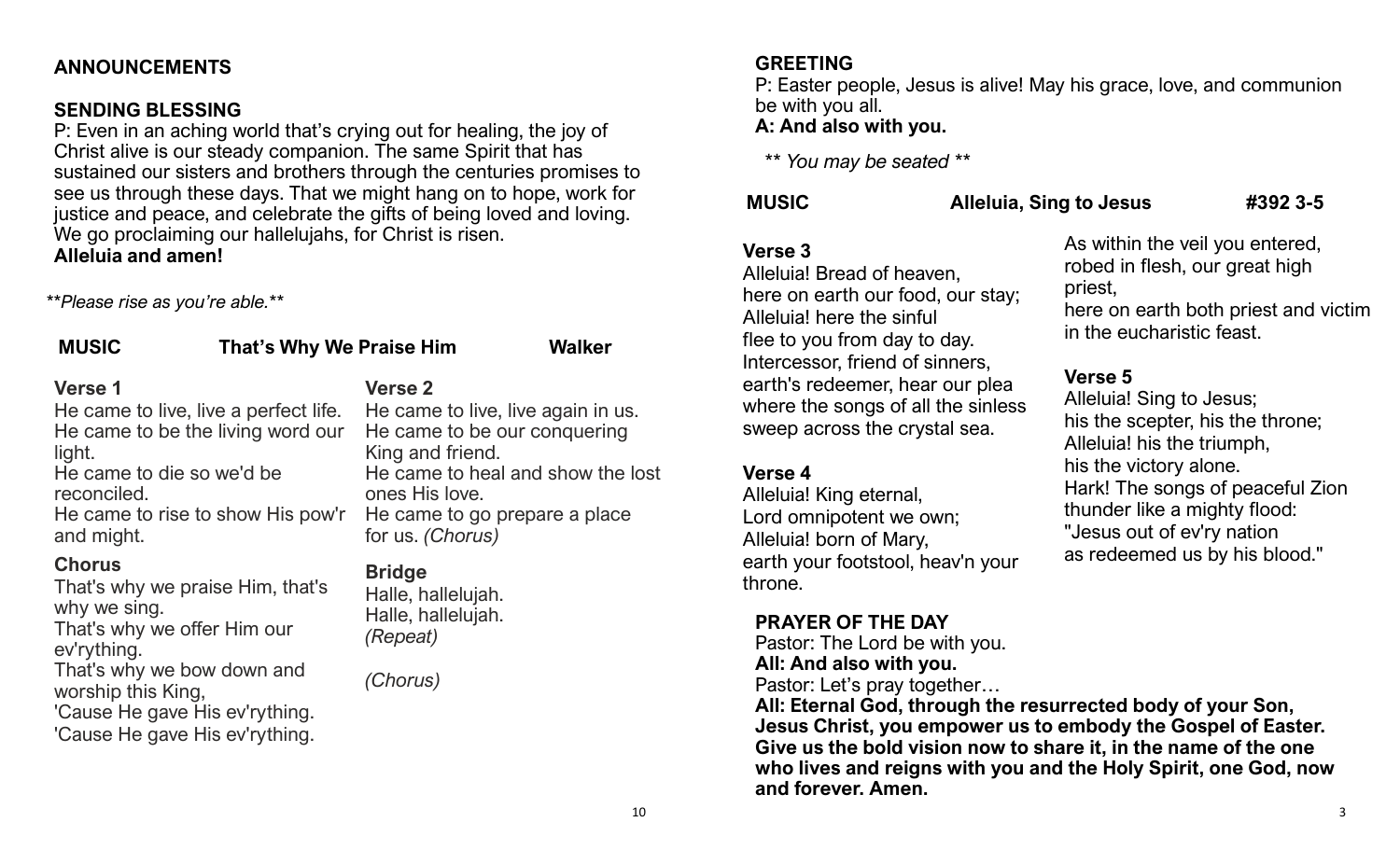# **MUSIC You Have Come Down to the Lakeshore #817 vs 1-4**

#### **Verse 1**

You have come down to the lakeshore

seeking neither the wise nor the wealthy,

but only asking for me to follow.

#### **Refrain**

Sweet Lord, you have looked into my eyes;

kindly smiling, you've called out my name.

On the sand I have abandoned my small boat;

now with you, I will seek other seas.

#### **Verse 2**

You know full well what I have, Lord:

## **SCRIPTURE READING:** Acts 9:1-6

neither treasure nor weapons for conquest, just these my fish nets and will

for working. *Refrain*

#### **Verse 3**

You need my hands, my exhaustion, working love for the rest of the weary- a love that's willing to go on loving. *Refrain*

#### **Verse 4**

| .                                  |  |  |  |  |
|------------------------------------|--|--|--|--|
| You who have fished other          |  |  |  |  |
| waters;                            |  |  |  |  |
| you, the longing of souls that are |  |  |  |  |
| yearning:                          |  |  |  |  |
| O loving Friend, you have come     |  |  |  |  |
| to call me. Refrain                |  |  |  |  |

Meanwhile Saul, still breathing threats and murder against the disciples of the Lord, went to the high priest and asked him for letters to the synagogues at Damascus, so that if he found any who belonged to the Way, men or women, he might bring them bound to Jerusalem. Now as he was going along and approaching Damascus, suddenly a light from heaven flashed around him. He fell to the ground and heard a voice saying to him, 'Saul, Saul, why do you persecute me?' He asked, 'Who are you, Lord?' The reply came, 'I am Jesus, whom you are persecuting. But get up and enter the city, and you will be told what you are to do.'

Leader: The word of the Lord.

God of abundance, what we have experienced at your table is a glimpse of resurrection. We give you thanks for inviting us to this feast, where we have tasted the joy of your presence. Send us forth now and joyfully share the gifts of your table with all those who hunger, through Jesus Christ our Lord. **Amen.** 

## **WITNESSING RESURRECTION**

The body of Christ is given for you. **Amen**. The blood of Christ is shed for you. **Amen**.

*body even across time and space*

**COMMUNION PRAYER** 

**LORD'S PRAYER**

**COMMUNION**

prayer Jesus taught us...

ALL: Thanks be to God. All and the second control of the second control of the second control of the second control of  $\frac{4}{3}$ *Throughout the Easter season, we will be relying on one another to help us witness the resurrection that's unfolding around us. We invite you to send us photos and phrasesof resurrection--glimpses of new life--that you notice in your daily lives. We will incorporate them into this time of reflection each week, in which you're invited to prayerfully ponder the new life that is emerging all around.*

Gathered together as one body by the Holy Spirit, let us pray the

**kingdom come, thy will be done, on earth as it is in heaven. Give us this day our daily bread; and forgive us our trespasses, as we** 

*All are welcome to partake in this holy meal at God's table, where Christ is the host and we are the guests. If you're worshiping onsite, you're invited to come forward when an usher cues your row. You'll be offered bread from the first server (gluten-free options available upon request), and wine from the second server (grape juice available upon request). If you'd like to take communion in* 

*If you're worshiping at home, we invite you to have bread or a cracker and wine or juice, trusting that God is present in it, and that it draws us together as one* 

**Our Father, who art in heaven, hallowed be thy name, thy** 

**forgive those who trespass against us; and lead us not into temptation, but deliver us from evil. For thine is the kingdom,** 

**and the power, and the glory, forever and ever. Amen.** 

*your seat, simply cue an usher and we'd be happy to bring it to you.*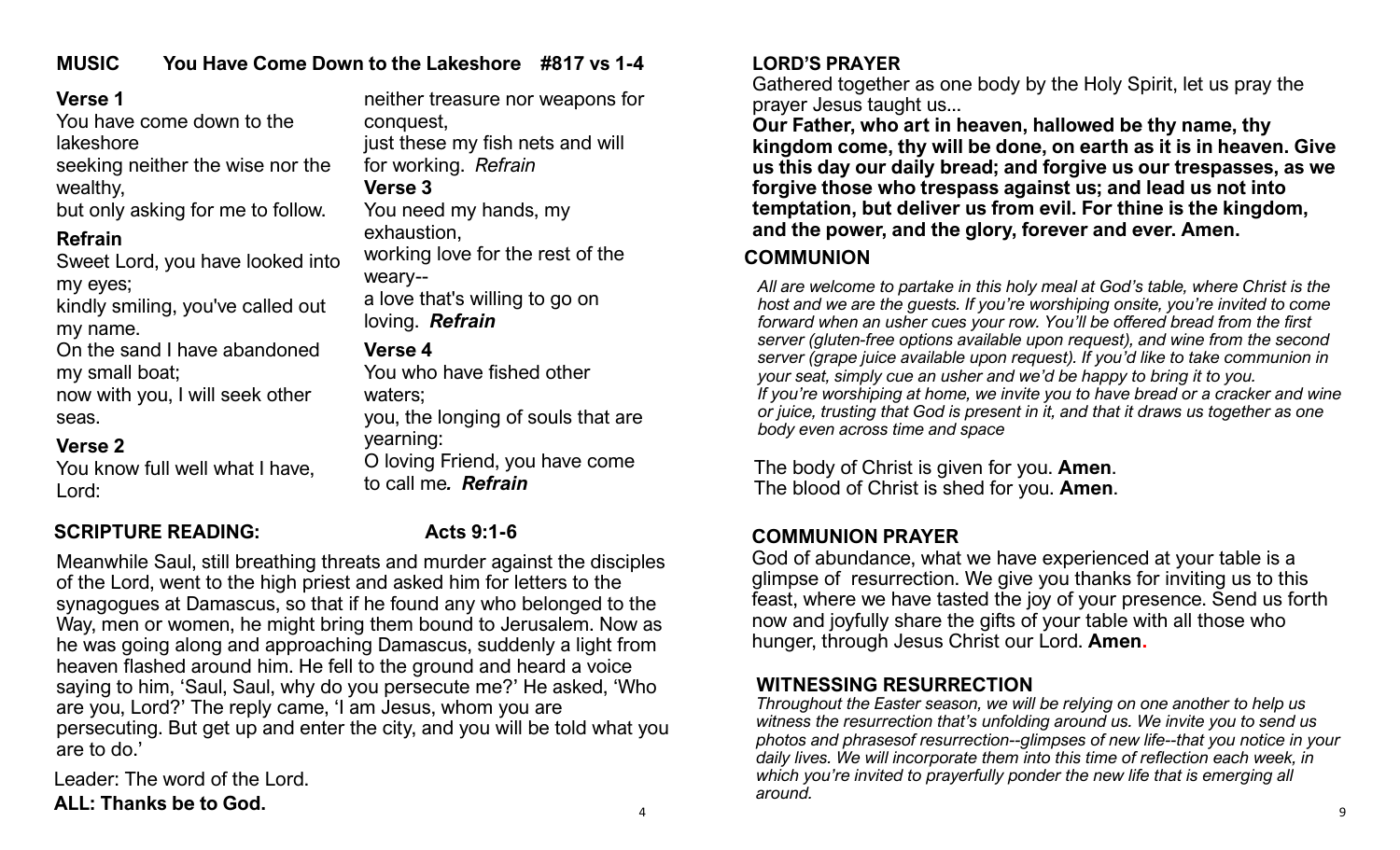# **BLESSING OF THE OFFERING**

*Offering can be placed in the plates located just outside the sanctuary, sent to the church (5929 Brooklyn Blvd), or given online via our secure giving page located at [www.crossofglory.us.](http://www.crossofglory.us) Thank you for your generously sharing what God has first given us.*

**Verse 2**

this world,

bear shame,

*(Chorus 2x)*

Oh God with us.

You are God with us.

**Ending**

**MUSIC God With Us Ingram / Jordan**

Oh, You've come to be Hope to

And You've come to take sin, to

For Your honor and name.

And to conquer the grave. Oh Emmanuel, God with us.

#### **Verse 1**

Oh, You've come to bring peace, to be Love, To be nearer to us. You've come to bring life, to be Light, To shine brighter in us. Oh Emmanuel, God with us.

#### **Chorus**

Our Deliverer, You are Savior. In Your presence we find our strength Over ev'rything, our Redeemer, God with us. You are God with us.

## **PRAYERS OF THE PEOPLE**

P: God of life… **A: Move us in prayer.**

# **WORDS OF INSTITUTION**

On the night in which he was betrayed, our Lord Jesus took bread, gave thanks; broke it, and gave it to his disciples, saying: Take and eat; this is my body, given for you. Do this for the remembrance of me. Again, after supper, he took the cup, gave thanks, and gave it for all to drink, saying: This cup is the new covenant in my blood, shed for you and for all people for the forgiveness of sin. Do this for the remembrance of me.

## **SPECIAL MUSIC**

## **GOSPEL READING John 21:1-19**

*\*\* Please stand as you are able \*\**

P: The Gospel according to John the twenty-first chapter. **ALL: Glory to you, O Lord.**

After these things Jesus showed himself again to the disciples by the Sea of Tiberias; and he showed himself in this way. Gathered there together were Simon Peter, Thomas called the Twin, Nathanael of Cana in Galilee, the sons of Zebedee, and two others of his disciples. Simon Peter said to them, 'I am going fishing.' They said to him, 'We will go with you.' They went out and got into the boat, but that night they caught nothing.

Just after daybreak, Jesus stood on the beach; but the disciples did not know that it was Jesus. Jesus said to them, 'Children, you have no fish, have you?' They answered him, 'No.' He said to them, 'Cast the net to the right side of the boat, and you will find some.' So they cast it, and now they were not able to haul it in because there were so many fish. That disciple whom Jesus loved said to Peter, 'It is the Lord!' When Simon Peter heard that it was the Lord, he put on some clothes, for he was naked, and jumped into the lake. But the other disciples came in the boat, dragging the net full of fish, for they were not far from the land, only about a hundred yards off.

When they had gone ashore, they saw a charcoal fire there, with fish on it, and bread. Jesus said to them, 'Bring some of the fish that you have just caught.' So Simon Peter went aboard and hauled the net ashore, full of large fish, a hundred and fifty-three of them; and though there were so many, the net was not torn. Jesus said to them, 'Come and have breakfast.' Now none of the disciples dared to ask him, 'Who are you?' because they knew it was the Lord. Jesus came and took the bread and gave it to them, and did the same with the fish. This was now the third time that Jesus appeared to the disciples after he was raised from the dead.